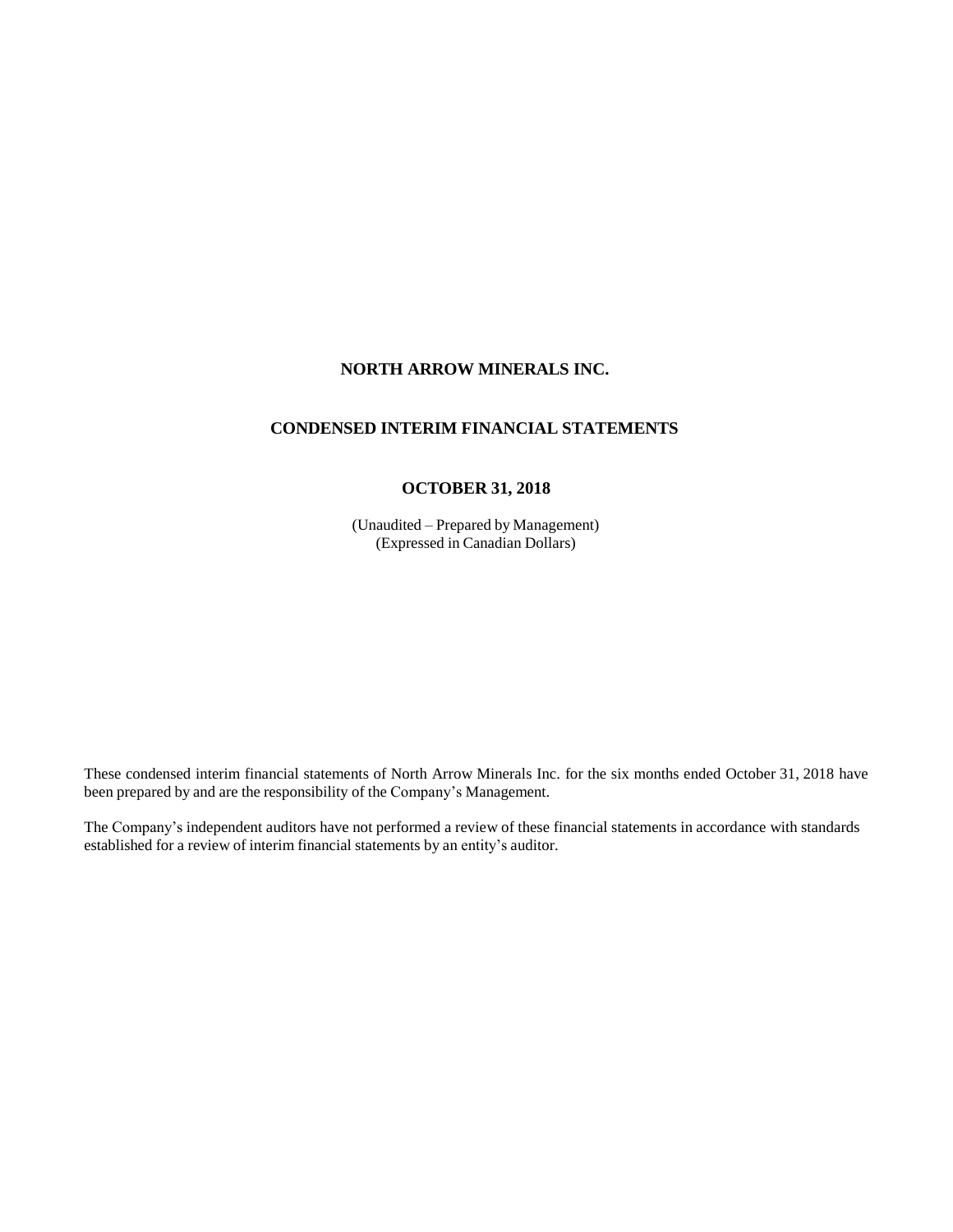# **NORTH ARROW MINERALS INC. CONDENSED INTERIM STATEMENTS OF FINANCIAL POSITION As at October 31, 2018 (Unaudited – Prepared by Management) (Expressed in Canadian Dollars)**

|                                                   | October 31, 2018 | April 30, 2018 |                |
|---------------------------------------------------|------------------|----------------|----------------|
| <b>ASSETS</b>                                     |                  |                |                |
| <b>Current</b>                                    |                  |                |                |
| Cash                                              | \$<br>1,423,234  | \$             | 774,951        |
| Receivables (Note 4)                              | 109,375          |                | 117,155        |
| Marketable securities (Note 5)                    | 137,333          |                | 119,000        |
| Prepaid expenses                                  | 18,552           |                | 15,273         |
|                                                   | 1,688,494        |                | 1,026,379      |
| Equipment (Note 6)                                | 56,716           |                | 64,182         |
| <b>Exploration and evaluation assets (Note 7)</b> | 18,336,245       |                | 16,340,050     |
|                                                   | \$<br>20,081,455 | \$             | 17,430,611     |
| <b>LIABILITIES</b>                                |                  |                |                |
| <b>Current</b>                                    |                  |                |                |
| Accounts payable and accrued liabilities (Note 8) | \$<br>350,175    | \$             | 437,497        |
| Deferred premium (Note 9)                         | 30,609           |                |                |
|                                                   | 380,784          |                | 437,497        |
| <b>SHAREHOLDERS EQUITY</b>                        |                  |                |                |
| Capital stock (Note 9)                            | 36,097,528       |                | 33, 362, 855   |
| Share-based payment reserve (Note 9)              | 4,775,005        |                | 4,256,791      |
| Investment revaluation reserve (Note 2)           |                  |                | (50,000)       |
| Deficit                                           | (21, 171, 862)   |                | (20, 576, 532) |
|                                                   | 19,700,671       |                | 16,993,114     |
|                                                   |                  |                |                |
|                                                   | \$<br>20,081,455 | \$             | 17,430,611     |

**Nature and continuance of operations (Note 1) Commitments(Note 11)**

# **Approved and authorized on behalf of the Board on December 20, 2018:**

*"D. Grenville Thomas"* Director *"Blair Murdoch"* Director

The accompanying notes are an integral part of these financial statements.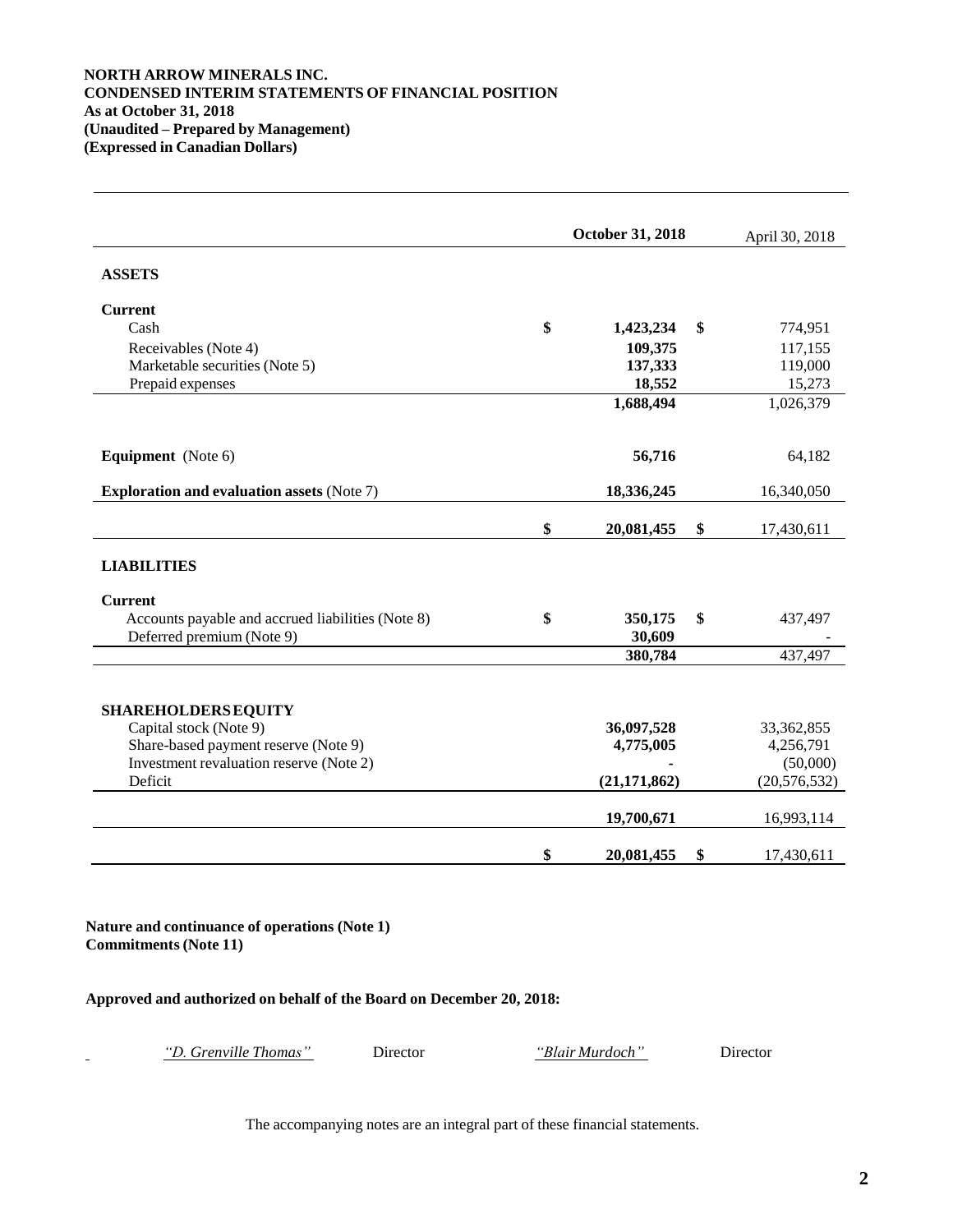# **NORTH ARROW MINERALS INC. CONDENSED INTERIM STATEMENTS OF LOSS AND COMPREHENSIVE LOSS For the Three and Six Months Ended October 31, 2018 (Unaudited – Prepared by Management)**

**(Expressed in Canadian Dollars)**

|                                               | <b>Three Months</b><br>October 31, | Three Months<br>October 31, | <b>Six Months</b><br>October 31, | Six Months<br>October 31, |
|-----------------------------------------------|------------------------------------|-----------------------------|----------------------------------|---------------------------|
|                                               | 2018                               | 2017                        | 2018                             | 2017                      |
| Advertising, promotion and travel             | \$<br>27,270                       | \$<br>$47,161$ \$           | 73,949 \$                        | 96,546                    |
| Consulting (Note 10)                          | 4,500                              | 4,500                       | 9,000                            | 9,000                     |
| Depreciation                                  | 3,733                              | 4,306                       | 7,466                            | 8,613                     |
| Office, miscellaneous and rent (Note 10)      | 29,596                             | 27,270                      | 56,342                           | 53,177                    |
| Professional fees                             | 1,100                              | 100                         | 6,302                            | 2,590                     |
| Property investigation costs                  | 1,081                              | (1,675)                     | 12,830                           | 10,351                    |
| Regulatory and filing fees                    | 2,078                              | 2,900                       | 6,203                            | 4,786                     |
| Salaries and benefits (Note 10)               | 77,993                             | 82,412                      | 150,072                          | 174,906                   |
| Share-based compensation (Note 9)             | 85,220                             | 62,445                      | 518,214                          | 326,455                   |
|                                               | (232, 571)                         | (229.419)                   | (840, 378)                       | (686, 424)                |
| Interest, foreign exchange and other income   | 2,048                              | 12,102                      | 3,274                            | 12,757                    |
| Recovery of exploration and evaluation assets | 25,000                             |                             | 25,000                           | 102,500                   |
| Gain (Loss) on marketable securities (Note 5) | 27,000                             |                             | (6,667)                          | (8,968)                   |
| Other income – deferred premium (Note 9)      | 173,105                            |                             | 273,441                          |                           |
| Loss on revaluation of warrants (Note 5)      |                                    | (5,380)                     |                                  | (9,130)                   |
|                                               | 227,153                            | 6,722                       | 295,048                          | 97,159                    |
| Net loss for the period                       | (5, 418)                           | (222, 697)                  | (545, 330)                       | (589, 265)                |
| Unrealized gain on available-for-sale         |                                    |                             |                                  |                           |
| financial assets                              |                                    | (44,500)                    |                                  | (8,312)                   |
| Comprehensive loss for the period             | \$<br>(5, 418)                     | \$<br>$(267,197)$ \$        | $(545,330)$ \$                   | (597, 577)                |
| Basic and diluted loss per share              | \$<br>(0.00)                       | \$<br>$(0.00)$ \$           | $(0.01)$ \$                      | (0.01)                    |
| Weighted average number of common             |                                    |                             |                                  |                           |
| shares                                        | 92,772,458                         | 76,155,741                  | 88,257,046                       | 74,199,219                |

The accompanying notes are an integral part of these financial statements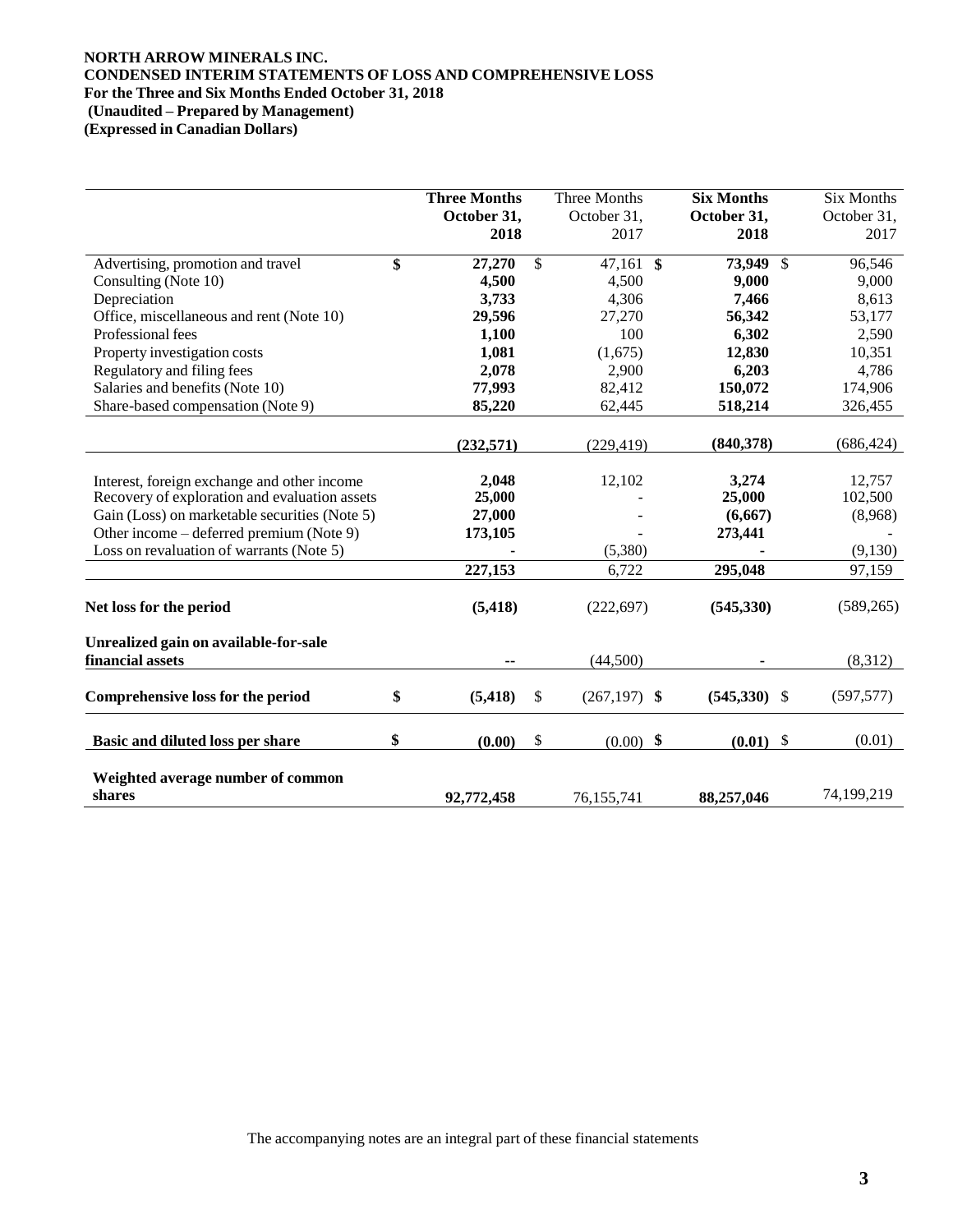# **NORTH ARROW MINERALS INC. CONDENSED INTERIM STATEMENTS OF CASH FLOWS For the Six Months Ended October 31, 2018 (Unaudited – Prepared by Management) (Expressed in Canadian Dollars)**

|                                                                                                                                                                                                                                                        | 2018                       | 2017                                                        |
|--------------------------------------------------------------------------------------------------------------------------------------------------------------------------------------------------------------------------------------------------------|----------------------------|-------------------------------------------------------------|
| <b>CASH FLOWS FROM OPERATING ACTIVITIES</b>                                                                                                                                                                                                            |                            |                                                             |
| Loss for the period                                                                                                                                                                                                                                    | \$<br>(545, 330)           | \$<br>(589, 265)                                            |
| Items not involving cash:                                                                                                                                                                                                                              |                            |                                                             |
| Depreciation                                                                                                                                                                                                                                           | 7,466                      | 8,613                                                       |
| Share-based compensation                                                                                                                                                                                                                               | 518,214                    | 326,455                                                     |
| Recovery of exploration and evaluation assets                                                                                                                                                                                                          | (25,000)                   | (102, 500)                                                  |
| Loss on revaluation of warrants                                                                                                                                                                                                                        |                            | 9,130                                                       |
| Loss (gain) marketable securities                                                                                                                                                                                                                      | 6,667                      | 8,968                                                       |
| Other income-deferred premium                                                                                                                                                                                                                          | (273, 441)                 |                                                             |
| Changes in non-cash working capital items:                                                                                                                                                                                                             |                            |                                                             |
| Receivables                                                                                                                                                                                                                                            | 7,780                      | (38, 829)                                                   |
| Prepaid expenses                                                                                                                                                                                                                                       | (3,279)                    | 47,020                                                      |
| Accounts payable and accrued liabilities                                                                                                                                                                                                               | (30, 625)                  | (24, 539)                                                   |
|                                                                                                                                                                                                                                                        | (337, 548)                 | (354, 947)                                                  |
| <b>CASH FLOWS FROM INVESTING ACTIVITIES</b><br>Expenditures on exploration and evaluation assets, net<br>Proceeds on sale of data<br>Proceeds on sale of marketable securities<br>Purchase of equipment<br><b>CASH FLOWS FROM FINANCING ACTIVITIES</b> | (2,052,892)<br>(2,052,892) | (2, 136, 261)<br>50,000<br>26,520<br>(7,800)<br>(2,067,541) |
| Proceeds from a private placement                                                                                                                                                                                                                      | 3,128,892                  | 5,000,000                                                   |
| Share issuance costs                                                                                                                                                                                                                                   | (90, 169)                  | (36,252)                                                    |
|                                                                                                                                                                                                                                                        | 3,038,723                  | 4,963,748                                                   |
| Change in cash during the period                                                                                                                                                                                                                       | 648,283                    | 2,541,260                                                   |
| Cash, beginning of the period                                                                                                                                                                                                                          | 774,951                    | 368,124                                                     |
| Cash, end of the period                                                                                                                                                                                                                                | \$<br>1,423,234            | 2,909,384                                                   |
| Cash paid during the period for interest                                                                                                                                                                                                               | \$                         | \$                                                          |
| Cash paid during the period for income taxes                                                                                                                                                                                                           | \$                         | \$                                                          |

**Supplemental disclosure with respect to cash flows (Note 12)**

The accompanying notes are an integral part of these financial statements.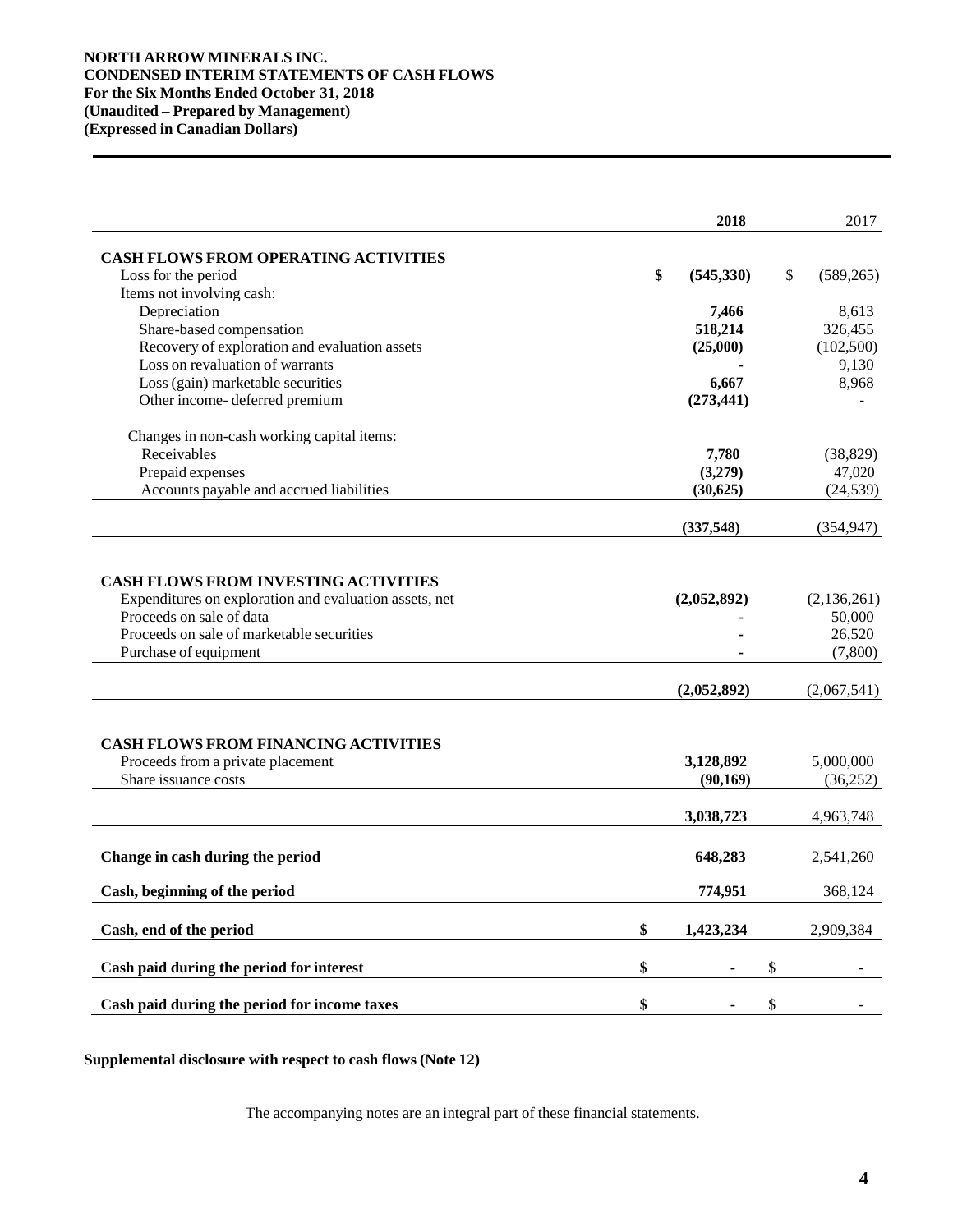# **NORTH ARROW MINERALS INC. CONDENSED INTERIM STATEMENTS OF CHANGES IN EQUITY (Unaudited – Prepared by Management)**

**(Expressed in Canadian Dollars)**

|                                                                                                                                                               | Number of<br><b>Shares</b> | <b>Capital Stock</b> | <b>Share-based</b><br>payment<br>reserve | <b>Investment</b><br>revaluation<br>reserve | <b>Deficit</b>         | <b>Total</b>                                  |
|---------------------------------------------------------------------------------------------------------------------------------------------------------------|----------------------------|----------------------|------------------------------------------|---------------------------------------------|------------------------|-----------------------------------------------|
| Balance, April 30, 2017                                                                                                                                       | 56,155,741                 | \$29,099,107         | \$3,143,846                              | \$(49,188)                                  | \$(19,636,608)         | \$12,557,157                                  |
| Share-based compensation<br>Net loss<br>Investment gain<br>Private placement - net                                                                            | 20,000,000                 | 4,263,748            | 326,455<br>700,000                       | $\overline{\phantom{a}}$<br>(8,312)         | (589, 265)             | 326,455<br>(589, 265)<br>(8,312)<br>4,963,748 |
| Balance, October 31, 2017                                                                                                                                     | 76,155,741                 | \$33,362,855         | \$4,170,301                              | \$(57,500)                                  | \$(20,225,873)         | \$17,249,783                                  |
|                                                                                                                                                               |                            |                      |                                          |                                             |                        |                                               |
| Balance, April 30, 2018                                                                                                                                       | 76, 155, 741               | \$33,362,855         | \$4,256,791                              | \$ (50,000)                                 | \$ (20,576,532)        | \$16,993,114                                  |
| <b>Reclassification on adoption</b><br>of IFRS $9 - (Note 2)$<br><b>Share-based compensation</b><br><b>Net loss</b><br>Private placement -n e t -<br>(Note 9) | 16,616,717                 | 2,734,673            | 518,214                                  | 50,000<br>٠                                 | (50,000)<br>(545, 330) | 518,214<br>(545, 330)<br>2,734,673            |
| Balance, October 31, 2018                                                                                                                                     | 92,772,458                 | \$36,097,528         | \$4,775,005                              | \$<br>$\blacksquare$                        | \$ (21,171,862)        | \$19,700,671                                  |

The accompanying notes are an integral part of these financial statements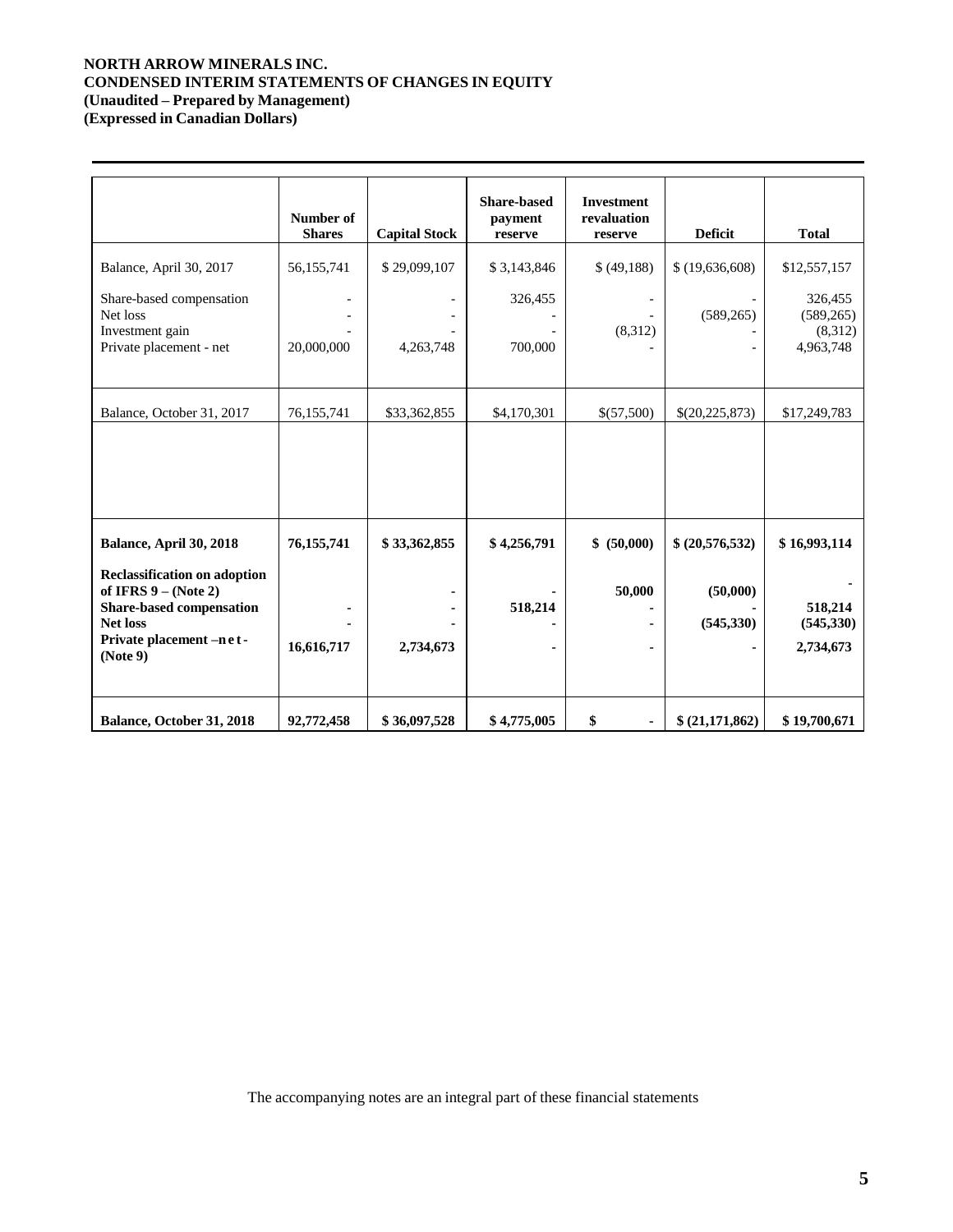# **1. NATURE AND CONTINUANCE OF OPERATIONS**

North Arrow Minerals Inc. (the "Company") is incorporated federally under the laws of the Canada Business Corporations Act ("CBCA").

The financial statements of the Company are presented in Canadian dollars, which is the functional currency of the Company. The Company trades on the TSX Venture Exchange (TSXV – NAR) and its registered office address is Ste. #960-789 West Pender Street, Vancouver, BC, Canada V6C 1H2.

The Company's principal business activity is the acquisition and exploration of exploration and evaluation assets. To date, the Company has not generated significant revenues from operations and is considered to be in the exploration stage.

These financial statements have been prepared on a going concern basis which assumes the Company will be able to realize its assets and discharge its liabilities in the normal course of business for the foreseeable future. At October 31, 2018, the Company had an accumulated deficit of \$21,171,862 (April 30, 2018 - \$20,576,532), incurred ongoing losses and has no source of recurring revenue. These material uncertainties may cast significant doubt upon the Company's ability to continue as a going concern. These financial statements do not reflect the adjustments to the carrying values of assets and liabilities, the reported amounts of expenses and the classification of statement of financial position items if the going concern assumption was inappropriate. These adjustments could be material.

The Company's continuation as a going concern is dependent on the successful results from its mineral property exploration activities, its ability to reduce or defer discretionary expenditures and its continued ability to raise equity capital or borrowings sufficient to meet current and future obligations.

# **2. BASIS OF PRESENTATION**

#### **a) Statement of Compliance**

These financial statements have been prepared in accordance with International Financial Reporting Standards ("IFRS") as issued by the International Accounting Standards Board ("IASB") and interpretations of the International Financial Reporting Interpretations Committee ("IFRIC") and specifically with IAS 34, Interim Financial Reporting. The accounting policies applied in preparation of these financial statements are consistent with those applied and disclosed in the Company's financial statements for the year ended April 30, 2018, save for the adoption of IFRS 9 as outlined below. These financial statements are presented in Canadian dollars unless otherwise noted.

# **b) Historical cost**

These financial statements have been prepared on a historical cost basis except for certain financial instruments measured at fair value.

#### **c) Change in accounting policy – financial instruments**

On May 1, 2018, the Company adopted IFRS 9- financial instruments ("IFRS 9') which replaced IAS 39 Financial Instruments: Recognition and Measurement. IFRS 9 did not impact the Company's classification and measurement of financial assets and liabilities except for marketable securities. The Company adopted IFRS 9 retrospectively without restatement of comparative amounts resulting in a reclassification of \$50,000 from investment revaluation reserve to deficit at May 1, 2018. Future changes in the fair value of marketable securities will be recorded directly in profit or loss. No other differences of any significance have been noted in relation to the adoption of IFRS 9.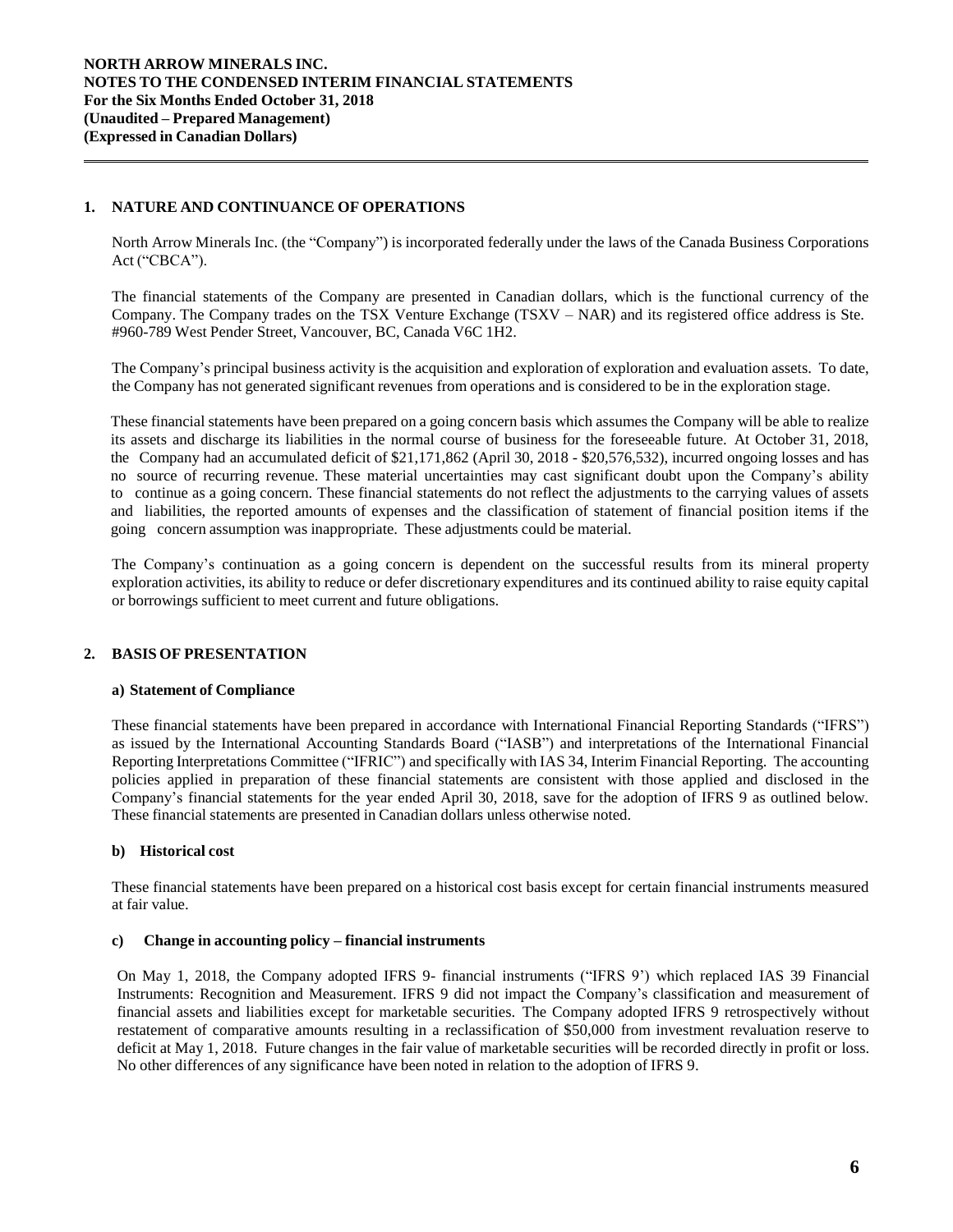# **2. BASIS OF PRESENTATION - continued**

#### **d) Significant accounting judgments, estimates and assumptions**

The preparation of financial statements in conformity with IFRS requires management to make certain estimates, judgments and assumptions that affect the reported amounts of assets and liabilities at the date of the financial statements and the reported revenues and expenses during this period.

Although management uses historical experiences and its best knowledge of the amount, events or actions to form the basis for judgments and estimates, actual results may differ from these estimates.

The most significant accounts that require estimates as the basis for determining the stated amounts include the recoverability of exploration and evaluation assets, valuation of share-based payments, marketable securities, valuation of deferred premiums and valuation of deferred tax amounts.

Critical judgments exercised in applying accounting policies that have the most significant effect on the amounts recognized in the financial statements are as follows:

(i) Economic recoverability and probability of future benefits of exploration and evaluation costs*.*

Management has determined that exploration, evaluation and related costs incurred which were capitalized may have future economic benefits and may be economically recoverable. Management uses several criteria in its assessments of economic recoverability and probability of future economic benefits including geologic and other technical information, history of conversion of mineral deposits with similar characteristics to its own properties to proven and probable mineral reserves, the quality and capacity of existing infrastructure facilities, evaluation of permitting and environmental issues and local support for the project.

(ii) Valuation of share-based payments and warrants recorded as marketable securities

The Company uses the Black-Scholes Option Pricing Model for valuation of share-based payments and warrants recorded as marketable securities. Option pricing models require the input of subjective assumptions including expected price volatility, interest rates and forfeiture rates. Changes in the input assumptions can materially affect the fair value estimate and a Company's earnings and equity reserves.

iii) Valuation of deferred premiums and flow-through shares

On issuance the Company bifurcates the flow- through share into i) a flow-though share premium liability based on the estimated premium the investor pays for the flow-through share feature and ii) share capital. Upon qualifying expenses being incurred, the Company derecognizes the liability and the premium is recognized as other income.

iv) Income taxes

In assessing the probability of realizing income tax assets, management makes estimates related to expectations of future taxable income, applicable tax opportunities, expected timing of reversals of existing temporary differences and the likelihood that tax positions taken will be sustained upon examination by applicable tax authorities. In making its assessments, management gives additional weight to positive and negative evidence that can be objectively verified.

# **3. FINANCIAL INSTRUMENTS AND RISK MANAGEMENT**

Financial instruments measured at fair value are classified into one of three levels in the fair value hierarchy according to the relative reliability of the inputs used to estimate the fair values. The three levels of the fair value hierarchy are: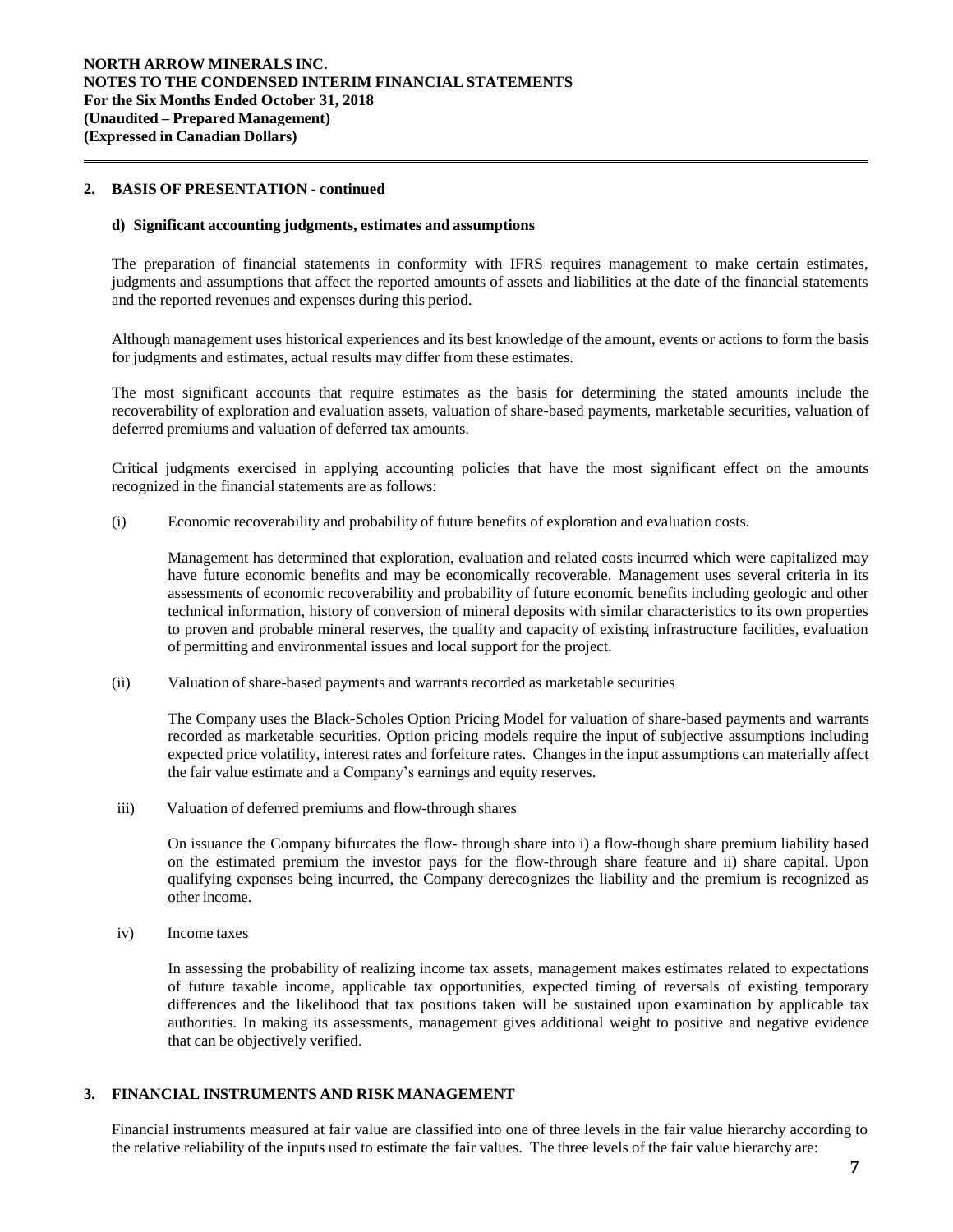# **3. FINANCIAL INSTRUMENTS AND RISK MANAGEMENT - continued**

- Level 1 Unadjusted quoted prices in active markets for identical assets or liabilities;
- Level 2 Inputs other than quoted prices that are observable for the asset or liability either directly or indirectly; and
- Level 3 Inputs that are not based on observable market data.

The Company's financial instruments consist of cash, marketable securities, receivables and accounts payable and accrued liabilities. Cash is carried at fair value using a Level 1 fair value measurement. The carrying value of receivables and accounts payable and accrued liabilities approximate their fair values due to their immediate or short-term maturity. Marketable securities consisting of common shares are recorded at fair value based on the quoted market prices in active markets at the reporting date, which is consistent with Level 1 of the fair value hierarchy**.** Marketable securities consisting of warrants are recorded at fair value based on a Black Scholes pricing model consistent with Level 3 of the fair value hierarchy.

The Company is exposed to a variety of financial risks by virtue of its activities, including credit risk, interest rate risk, liquidity risks, foreign currency risk, and equity market risk. The Company's objective with respect to risk management isto minimize potential adverse effects on the Company's financial performance. The Board of Directors provides direction and guidance to management with respect to risk management. Management is responsible for establishing controls and procedures to ensure that financial risks are mitigated to acceptable levels.

# Credit risk

Credit risk isthe risk of financial lossto the Company if a counter-party to a financial instrument fails to meet its contractual obligations. The Company manages credit risk by investing its excess cash in short-term investments with investment grade ratings, issued by a Canadian chartered bank. The Company's receivables consist primarily of sales tax receivables due from the federal government and receivables from companies with which the Company has exploration agreements or options. The maximum exposure to credit risk at the reporting date is the carrying value of the Company's receivables and cash.

### Interest rate risk

Interest rate risk is the risk that the fair value or future cash flows of a financial instrument will fluctuate because of changes in market interest rates. Financial assets and liabilities with variable interest rates expose the Company to interest rate risk with respect to its cash flow. It is management's opinion that the Company is not exposed to significant interest rate risk.

# Liquidity risk

Liquidity risk is the risk that the Company will not be able to meet its obligations as they become due. The Company's ability to continue as a going concern is dependent on management's ability to raise the funds required through future equity financings, asset sales or exploration option agreements, or a combination thereof. The Company has no regular cash flow from its operating activities. The Company manages its liquidity risk by forecasting cash flow requirements for its planned exploration and corporate activities and anticipating investing and financing activities. Management and the Board of Directors are actively involved in the review, planning and approval of annual budgets and significant expenditures and commitments. Failure to realize additional funding could cast significant doubt on the Company's ability to continue as a going concern. As at October 31, 2018, the Company had cash of \$1,423,234 (April 30, 2018 - \$774,951) available to settle current liabilities of \$380,784 (April 30, 2018 - \$437,497).

#### Foreign currency risk

The Company's activities are within Canada and accordingly the Company is not subject to significant foreign currency risk.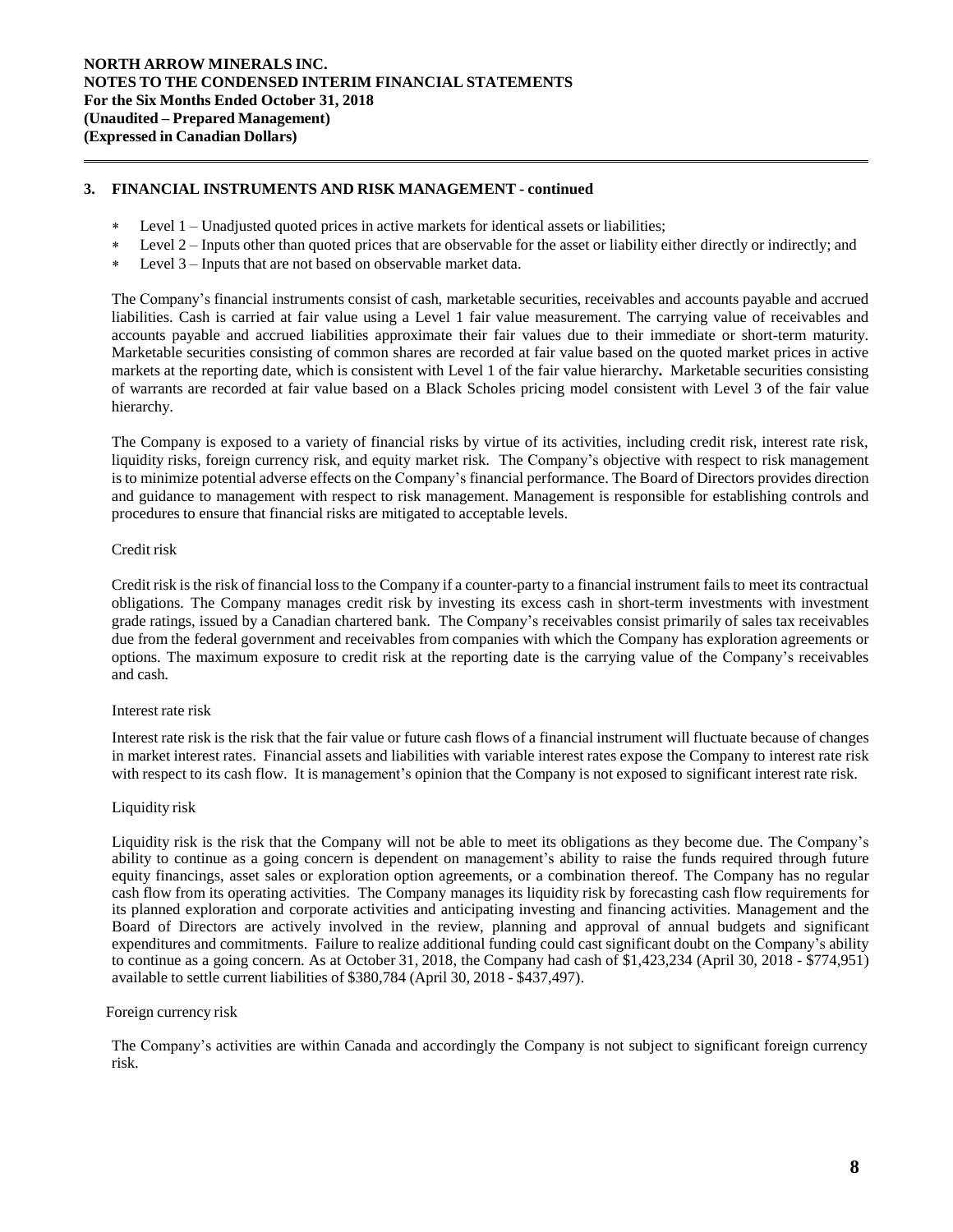# **3. FINANCIAL INSTRUMENTS AND RISK MANAGEMENT - continued**

#### Equity market risk

The Company is exposed to equity price risk arising from its marketable securities, which are classified as available-forsale. The Company plans to sell its marketable securities as market conditions permit, or as is required to finance the Company's operations from time-to-time.

# **4. RECEIVABLES**

|                     | <b>October 31, 2018</b> | April 30, 2018 |
|---------------------|-------------------------|----------------|
| HST/GST receivables | 57,601                  | 66,497         |
| Other receivables   | 51,774                  | 50,658         |
|                     |                         |                |
|                     | 109.375                 | 117,155        |

# **5. MARKETABLESECURITIES**

|                                             | <b>October 31, 2018</b> |                                       |           | April 30, 2018              |
|---------------------------------------------|-------------------------|---------------------------------------|-----------|-----------------------------|
|                                             | Cost                    | Fair<br><b>Market</b><br><b>Value</b> | Cost      | <b>Fair Market</b><br>Value |
| Clean Commodities Corp. - 800,000<br>shares | \$64,000                | \$24,000                              | \$64,000  | \$44,000                    |
| Benchmark Metals Inc - 333,333 shares       | 105,000                 | 93,333                                | 105,000   | 75,000                      |
| Rover Metals Corp. – 500,000 shares         | 25,000                  | 20,000                                | -         |                             |
|                                             | \$194,000               | \$137,333                             | \$169,000 | \$119,000                   |

a) During the year ended April 30, 2017, the Company sold its interest in the in the previously written off Torp Lake and Phoenix mineral claims to Clean Commodities Corp. (previously Athabasca Nuclear Corp.) for consideration of 2,500,000 common shares of Clean Commodities Corp. having a fair value of \$200,000 and warrants entitling the Company to purchase an additional 1,000,000 common shares at a price of \$0.20 for a period of two years with a fair value of \$33,524 under the following assumptions.

|                               | <b>October 31, 2018</b> | April 30, 2018 |
|-------------------------------|-------------------------|----------------|
| Risk-free interest rate       |                         | $1.00\%$       |
| Expected life of the warrants |                         | $0.08$ years   |
| Annualized volatility         |                         | 120.00%        |

During the period the warrants expired unexercised.

b) During the year ended April 30, 2018, Company completed the sale of its 100% interest in the Contwoyto Project, Nunavut, including the Butterfly gold prospect, to Benchmark Metals Inc. ("Benchmark"), formerly Crystal Exploration Inc., for consideration of \$100,000 and 333,333 common shares of Benchmark. Under the terms of the agreement, the Company received \$50,000 and 333,333 shares, having a fair value of \$105,000, with the balance of the cash due on or before December 15, 2018. The Company retains a 1.0% gross overriding royalty on diamonds and a 1.0% net smelter return on precious and base metals. Half of the royalties can be purchased by Benchmark at any time with the payment of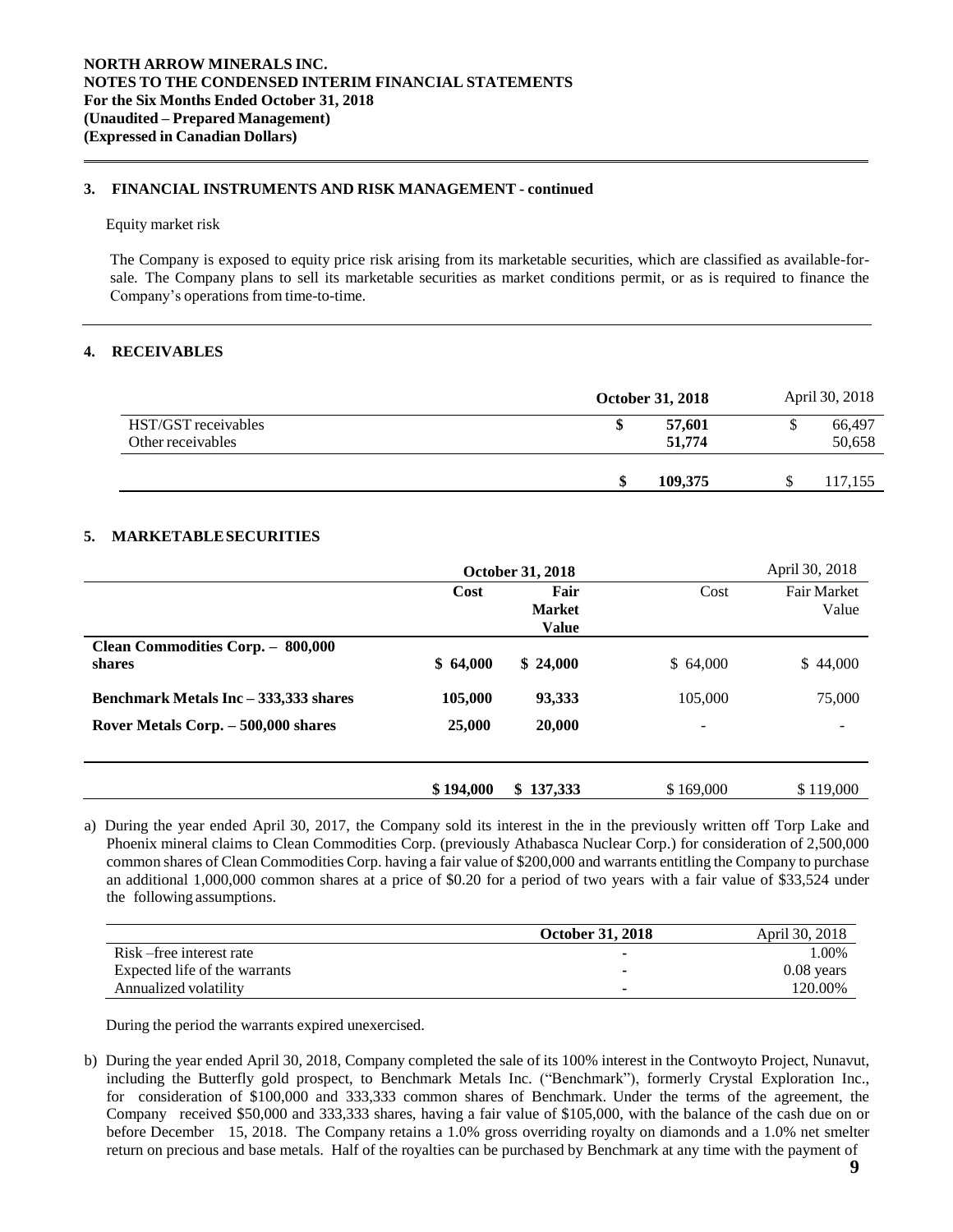# **5. MARKETABLE SECURITIES – continued**

\$1.0 million. The Company will also receive conditional share payments of 166,666 Benchmark shares in the event that Benchmark reports an inferred gold resource exceeding 250,000 ounces associated with the Butterfly gold prospect and a further 166,666 Benchmark shares in the event it reports a separate inferred resource of at least 250,000 ounces of gold outside of the Butterfly area.

c) During the six month period ended October 31, 2018, the Company completed the sale of certain assets to Rover Metals Corp. ("Rover") for consideration of 500,000 shares (received) having a fair value of \$25,000. Subsequent to the acquisition date, should Rover disclose an inferred, indicated or measured mineral resource of 500,000 ounces of gold within an area of interest, the Company shall be entitled to an additional \$100,000 payable in either cash or shares at the purchaser's discretion. In addition, should Rover disclose an inferred, indicated or measured mineral resource of 750,000 ounces of gold within the area, North Arrow shall be entitled to an additional \$100,000 payable in either cash or shares at the purchaser's discretion.

# **6. EQUIPMENT**

|                                 | <b>Office and computer</b> | Field     |              |  |
|---------------------------------|----------------------------|-----------|--------------|--|
|                                 | equipment                  | equipment | <b>Total</b> |  |
|                                 |                            |           |              |  |
| <b>Cost</b>                     |                            |           |              |  |
| Balance, April 30, 2017         | \$32,759                   | \$93,775  | \$126,534    |  |
| <b>Additions</b>                | 14,256                     |           | 14,256       |  |
| Balance, April 30, 2018         | 47,015                     | 93,775    | 140,790      |  |
| <b>Additions</b>                |                            |           |              |  |
| Balance, October 31, 2018       | 47,015                     | 93,775    | 140,790      |  |
|                                 |                            |           |              |  |
| <b>Accumulated Depreciation</b> |                            |           |              |  |
| Balance, April 30, 2017         | 19,139                     | 39,759    | 58,898       |  |
| Additions                       | 6,907                      | 10,803    | 17,710       |  |
| Balance, April 30, 2018         | 26,046                     | 50,562    | 76,608       |  |
| <b>Additions</b>                | 3,146                      | 4,320     | 7,466        |  |
| Balance, October 31, 2018       | \$29,192                   | \$54,882  | \$84,074     |  |
|                                 |                            |           |              |  |
| <b>Carrying amounts</b>         |                            |           |              |  |
| April 30, 2018                  | \$20,969                   | \$43,213  | \$64,182     |  |
| October 31, 2018                | \$17,823                   | \$38,893  | \$56,716     |  |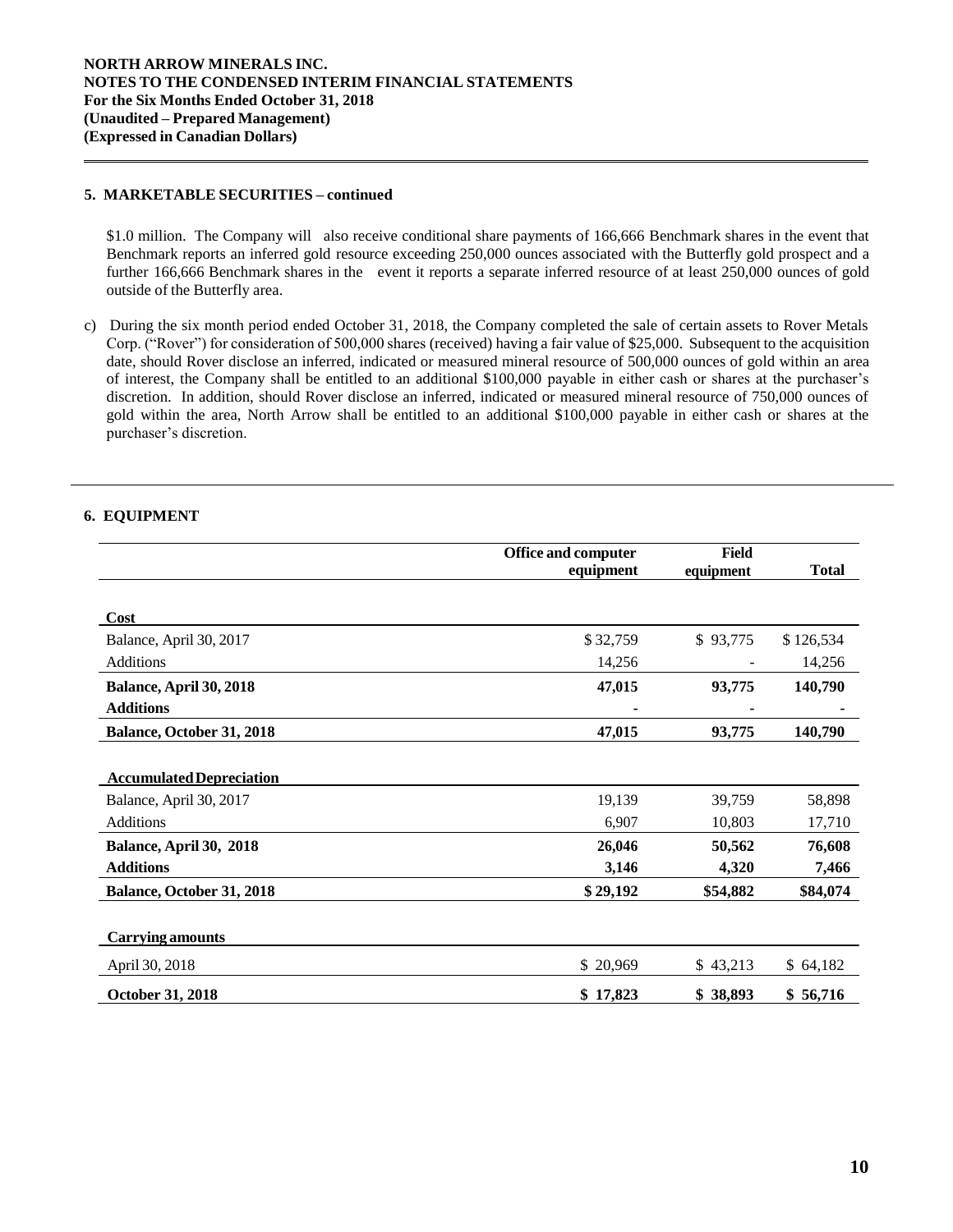# **NORTH ARROW MINERALS INC. NOTES TO THE CONDENSED INTERIM FINANCIAL STATEMENTS For the Six Months Ended October 31, 2018 (Unaudited – Prepared Management) (Expressed in Canadian Dollars)**

# **7. EXPLORATION AND EVALUATION ASSETS**

|                                         |                       | <b>Expended</b> | Write-offs               |                  |
|-----------------------------------------|-----------------------|-----------------|--------------------------|------------------|
|                                         |                       | <b>During</b>   | During the               |                  |
|                                         | <b>April 30, 2018</b> | the Period      | <b>Period</b>            | Oct. 31, 2018    |
| <b>Diamond Properties</b>               |                       |                 |                          |                  |
| Lac de Gras, Canada                     |                       |                 |                          |                  |
| <b>Exploration</b> costs                | \$235,404             | \$              | \$                       | \$235,404        |
| Acquisition and tenure costs            | 277,918               |                 |                          | 277,918          |
| Geological, data collection and assays  | 153,559               |                 |                          | 153,559          |
| Office and salaries                     | 134,040               |                 |                          | 134,040          |
|                                         | 800,921               |                 |                          | 800,921          |
|                                         |                       |                 |                          |                  |
| Pikoo, Canada                           |                       |                 |                          |                  |
| <b>Exploration</b> costs                | 1,257,815             | 279             |                          | 1,258,094        |
| Drilling                                | 2,085,859             |                 |                          | 2,085,859        |
| Acquisition and tenure costs            | 213,660               | 3,730           |                          | 217,390          |
| Geological, data collection and assays  | 1,592,006             | 2,921           | ä,                       | 1,594,927        |
| Office and salaries                     | 630,709               | 4,870           |                          | 635,579          |
| Contribution from joint-venture partner | (637, 813)            |                 |                          | (637, 813)       |
|                                         | 5,142,236             | 11,800          |                          | 5,154,036        |
| Loki, Canada                            |                       |                 |                          |                  |
| <b>Exploration</b> costs                | 385,581               | 54,668          |                          | 440,249          |
| Drilling                                | 269,829               | 2,765           |                          | 272,594          |
| Acquisition and tenure costs            | 56,924                |                 |                          | 56,924           |
| Geological, data collection and assays  | 169,291               | 35,463          |                          | 204,754          |
| Office and salaries                     | 138,439               | 11,403          |                          | 149,842          |
| Recoveries                              | (144,500)             | (110, 500)      |                          | (255,000)        |
|                                         | 875,564               | (6,201)         | ٠                        | 869,363          |
| Naujaat, Canada                         |                       |                 |                          |                  |
| Exploration costs                       | 733,146               | 24,350          |                          | 757,496          |
| Drilling                                | 1,464,020             |                 |                          | 1,464,020        |
| Acquisition and tenure costs            | 337,152               | 41,281          |                          | 378,433          |
| Geological, data collection and assays  | 4,669,946             | 192,820         |                          | 4,862,766        |
| Office and salaries                     | 713,048               | 40,584          | $\blacksquare$           | 753,632          |
|                                         | 7,917,312             | 299,035         | ٠                        | 8,216,347        |
|                                         |                       |                 |                          |                  |
| Luxx, Canada                            |                       |                 |                          |                  |
| <b>Exploration</b> costs                | 50,420                |                 |                          | 50,420           |
| Acquisition and tenure costs            | 138,733               |                 |                          | 138,733          |
| Geological, data collection and assays  | 121,301               |                 |                          | 121,301          |
| Office and salaries                     | 44,793                |                 |                          | 44,793           |
|                                         | 355,247               | $\blacksquare$  | $\overline{\phantom{a}}$ | 355,247          |
| Mel, Canada                             |                       |                 |                          |                  |
| <b>Exploration</b> costs                | 204,085               | 1,144,496       |                          | 1,348,581        |
| Drilling                                |                       | 250,467         |                          | 250,467          |
| Acquisition and tenure costs            | 287,338               |                 |                          | 287,338          |
| Geological, data collection and assays  | 634,677               | 133,840         |                          | 768,517          |
| Office and salaries                     | 122,670               | 162,758         |                          | 285,428          |
|                                         | 1,248,770             | 1,691,561       | ۰                        | 2,940,331        |
|                                         |                       |                 |                          |                  |
| <b>TOTAL</b>                            | \$<br>16,340,050      | \$1,996,195     | \$<br>۰                  | 18,336,245<br>\$ |
|                                         |                       |                 |                          |                  |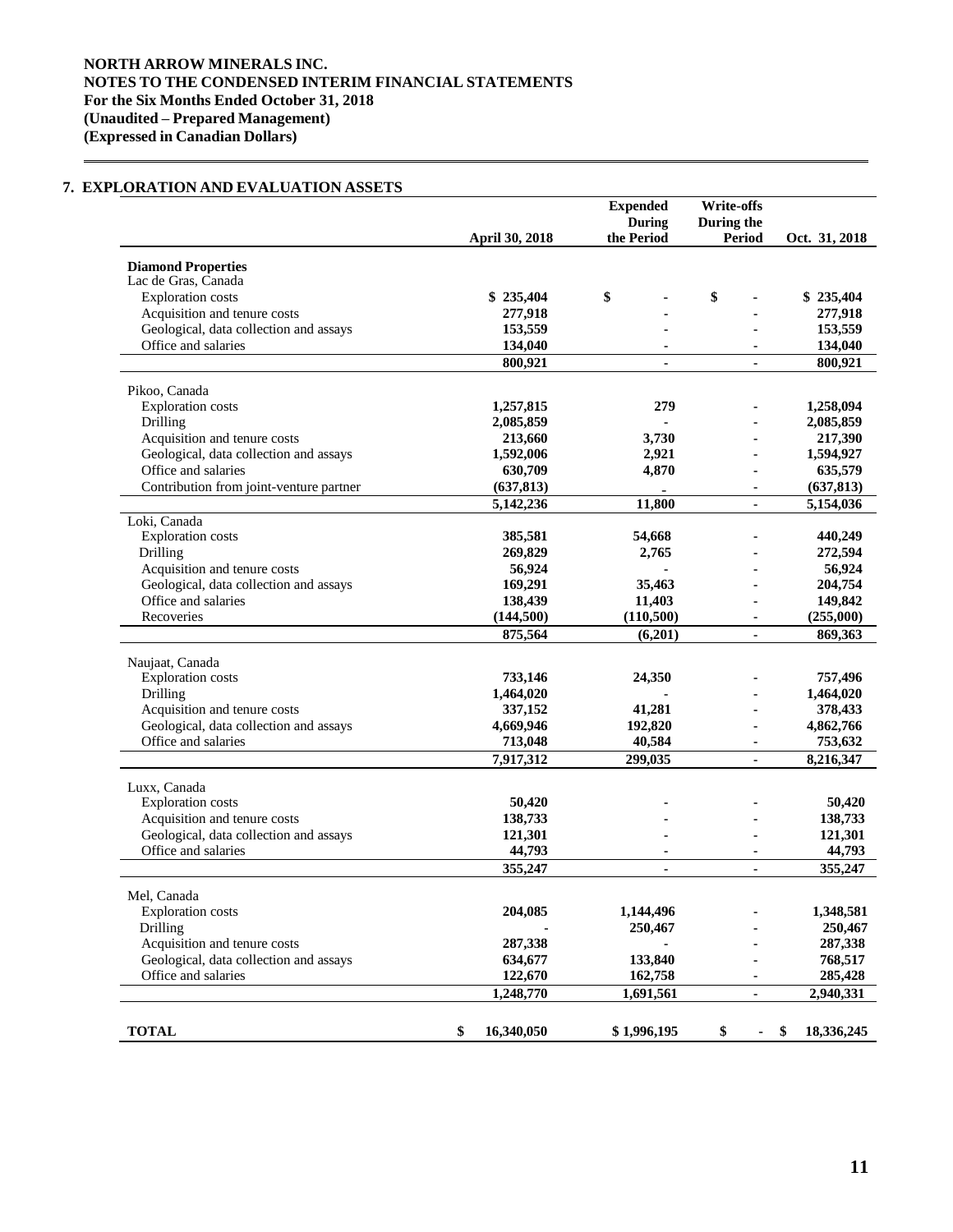#### April 30, 2017 Expended During the Year Write-offs During the<br>Year April 30, 2018 **Diamond Properties** Lac de Gras, Canada Exploration costs \$ 235,404 \$ - \$ 235,404<br>Acquisition and tenure costs \$ 277,918 - \$ 277,918 Acquisition and tenure costs 277,918 - 277,918 Geological, data collection and assays 153,559 - 153,559 - 153,559 - 153,559 - 153,559 - 153,559 - 153,659 - 153,659 - 153,659 - 153,659 - 153,659 - 153,659 - 153,659 - 153,659 - 153,659 - 154,040 - 154,040 - 154,040 - 154 Office and salaries 134,040 - 134,040 - 134,040 - 134,040 - 134,040 - 134,040 - 134,040 - 134,040 - 134,040 - 134,040 - 134,040 - 134,040 - 134,040 - 134,040 - 134,040 - 134,040 - 135,040 - 135,040 - 135,040 - 135,040 - 13 800,921 - 800,921 Pikoo, Canada Exploration costs 1,254,897 2,918 - 1,257,815 **Drilling 2,085,859** - 2,085,859 - 2,085,859 Acquisition and tenure costs 212,097 1,563 - 213,660 Geological, data collection and assays 1,548,918 43,088 - 1,592,006 Office and salaries 615,038 15,671 - 630,709 Contribution from joint-venture partner (637,813) (637,813) (637,813) 5,078,996 63,240 - 5,142,236 Loki, Canada Exploration costs 6,800 379,781 - 385,581 Drilling 269,829 - 269,829 - 269,829 - 269,829 - 269,829 - 269,829 - 269,829 - 269,829 - 269,829 - 269,829 - 269,829 Acquisition and tenure costs  $4,842$  52,082 - 56,924 Geological, data collection and assays  $70,431$  98,860 - 169,291 Office and salaries 34,025 104,414 - 138,439 Recoveries (144,500) (144,500) (144,500) (144,500) 115,098 760,466 - 875,564 Naujaat, Canada Exploration costs 402,134 331,012 - 733,146 Drilling 240,218 1,223,802 - 1,464,020 Acquisition and tenure costs<br>
Geological, data collection and assays<br>  $3.456366$ <br>  $3.456366$ <br>  $1.213580$ <br>  $-4.669946$ Geological, data collection and assays 3,456,366 1,213,580 -Office and salaries 328,553 384,495 - 713,048 4,740,966 3,176,346 - 7,917,312 Luxx, Canada Exploration costs 50,420  $50,420$  - 50,420 Acquisition and tenure costs 138,733 138,733 138,733 Geological, data collection and assays 121,301 - 121,301 - 121,301 Office and salaries and salaries and salaries and salaries and salaries and salaries and  $44,793$  and  $44,793$  and  $44,793$ 355,247 - - 355,247 Mel, Canada Exploration costs 114,996 89,089 - 204,085 Acquisition and tenure costs 132,046 155,292 - 287,338 Geological, data collection and assays 6573,207 61,470 634,677 61,470 Office and salaries 87.995 34.675 - 122.670 908,244 340,526 - 1,248,770 **TOTAL** \$ 11,999,472 \$ 4,340,578 \$ - \$ 16,340,050

# **7. EXPLORATION AND EVALUATION ASSETS - continued**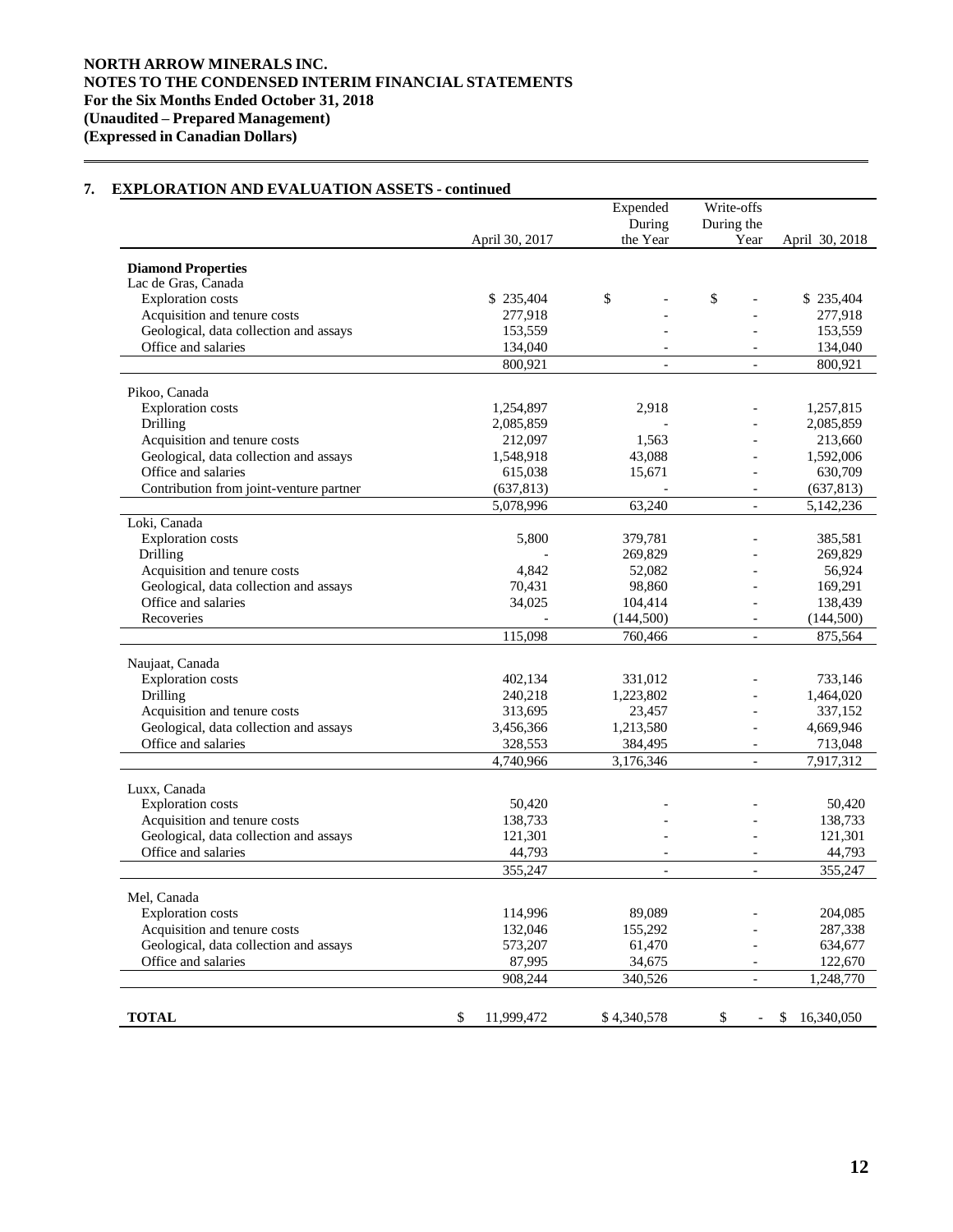# **7. EXPLORATION AND EVALUATION ASSETS - continued**

Title to exploration and evaluation assets involves certain inherent risks due to the difficulties of determining the validity of certain claims as well as the potential for problems arising from the frequently ambiguous conveyancing history characteristic of many exploration and evaluation assets. The Company has investigated title to all of its exploration and evaluation assets and, to the best of its knowledge, title to all of these assets are in good standing.

# **Diamond Properties, Canada**

Lac de Gras project, Northwest Territories

In October 2015, the Company and Dominion Diamond Corp. (subsequently Dominion Diamond Mines) ("Dominion") finalized a joint venture agreement to govern the ongoing evaluation, of the Lac de Gras Joint Venture Property ("the JV Property"), on the basis of a 45%/55% (North Arrow/Dominion) joint venture. Subsequent to December 2015, the Company has elected not to contribute its proportionate share of costs to the 2016, 2017, and 2018 exploration programs and, as a result, held an approximate 26% interest in the joint venture as at October 31, 2018.

Under the terms of an October 24, 2012 agreement with Springbok Holdings Inc. ("Springbok"), under which the Company acquired Springbok's interest in the JV Property, and as additional consideration for the acquisition, in the event the Company incurs \$2 million in joint venture expenditures on the JV Property, the Company will issue to Springbok that number of common shares of the Company having a value of \$1 million. To date the Company has not incurred any joint venture expenditures on the JV Property. A director of the Company is a principal of Springbok.

### Naujaat project, Nunavut

The Company maintains a 100% interest in the Naujaat diamond project. This interest is subject to a February 15, 2017 agreement under which the Company agreed to pay Stornoway Diamond Corporation ("Stornoway") \$2.5 million at the time the first royalty payments relating to the Naujaat project are payable. Stornoway retains a 0.5% gross overriding royalty ("GOR") and net smelter royalty ("NSR") on diamond, precious metal and base metal production from the Naujaat project.

The Naujaat project is also subject to an additional 3% NSR on metals and a 3% gross production royalty ("GPR") on industrial minerals, including diamonds. Effective November 21, 2016, the Company reached an agreement with the underlying royalty holder where each of the NSR and GPR may be reduced to from 3% to 1% subject to future contingent cash payments totaling \$5.15 million and future staged exploration expenditures totaling \$20 million.

#### Pikoo project, Saskatchewan

The Company maintains a 100% interest in the Pikoo diamond project. This interest is subject to a February 15, 2017 agreement under which the Company agreed to pay Stornoway \$1.25 million at the time the first royalty payments relating to the Pikoo project are payable. Stornoway retains a 1% GOR and NSR on diamond, precious metal and base metal production from the Pikoo project.

#### Loki project, Northwest Territories

The Company maintains a 100% interest in the Loki diamond project subject to royalties ranging from 1.25% to 1.5% on diamonds and base and precious metals granted to Umgeni Holdings International Limited ("Umgeni") under the terms of a January 25, 2016 royalty purchase agreement. Umgeni is a private company of which a director of the Company is a beneficiary of the sole shareholder.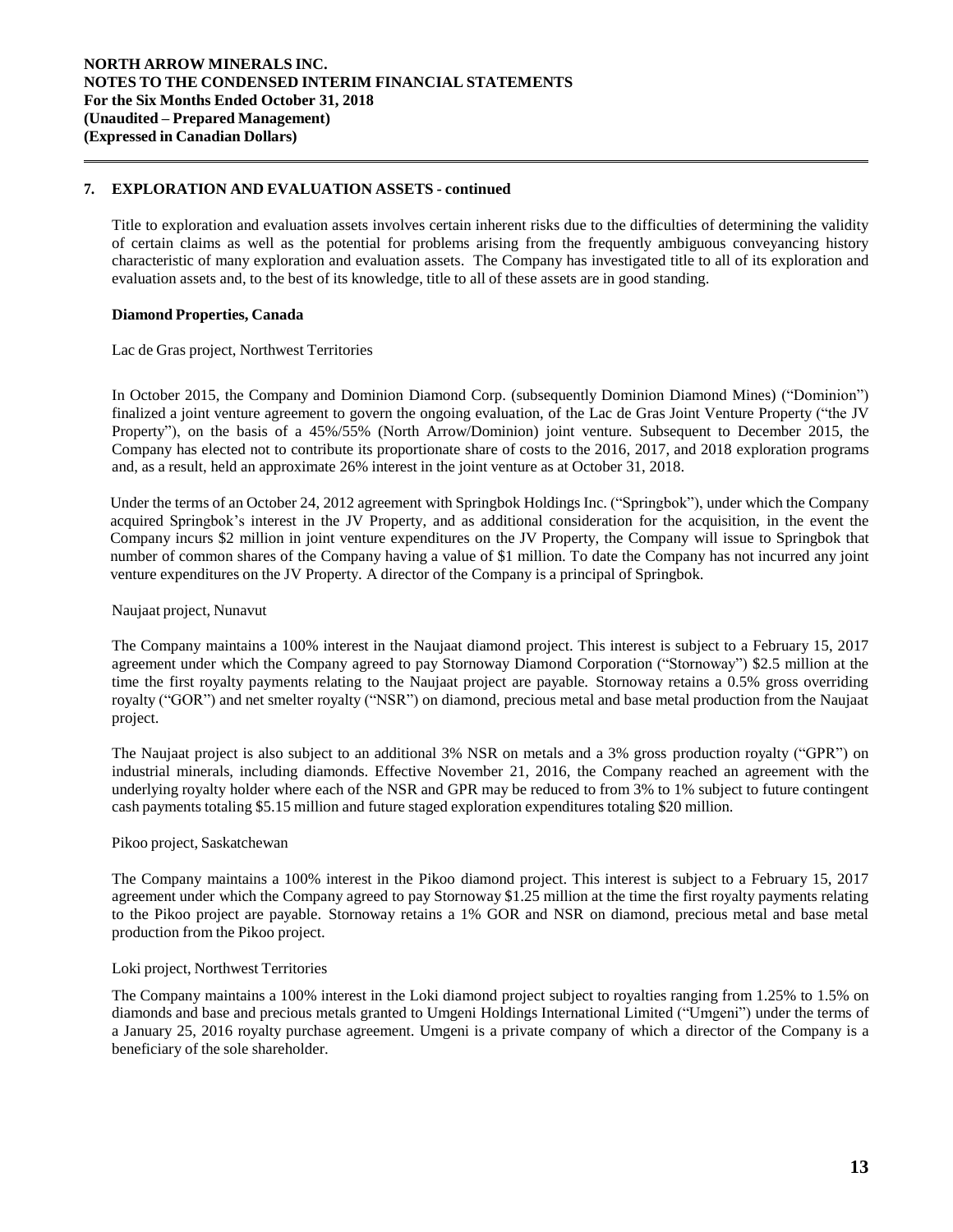# **7. EXPLORATION AND EVALUATION ASSETS - continued**

#### **Diamond Properties, Canada - continued**

#### Mel project, Nunavut

The Company maintains a 100% interest in the Mel diamond project in Nunavut. The project was acquired from Anglo Celtic Exploration Ltd., a private company controlled by a director, for 250,000 warrants entitling the holder to acquire 250,000 shares at a price of \$0.65 per share and is subject to a 1% GOR payable to Anglo Celtic Exploration Ltd. The Company retains the right to buy back one half of the GOR for \$1,000,000 at any time. During the period ended October 31, 2018, these warrants expired.

#### Luxx project, Nunavut

The Company maintains a 100% interest in the Luxx diamond project in Nunavut. The project was acquired from Anglo Celtic Exploration Ltd., a private company controlled by a director, for 250,000 warrants entitling the holder to acquire 250,000 shares at a price of \$0.65 per share and is subject to a 1% GOR payable to Anglo Celtic Exploration Ltd. The Company retains the right to buy back one half of the gross overriding royalty for \$1,000,000 at any time. During the period ended October 31, 2018, these warrants expired.

# *Timiskaming project, Ontario/Quebec*

The Company maintains an 80% interest in the Timiskaming diamond project as part of an 80%/20% participating joint venture with Stornoway.

# **8. ACCOUNTS PAYABLE AND ACCRUED LIABILITIES**

|                                       | <b>October 31, 2018</b> | April 30, 2018    |
|---------------------------------------|-------------------------|-------------------|
| Trade payables<br>Accrued liabilities | 160,591<br>S<br>189.584 | 395,497<br>42,000 |
|                                       | 350,175<br>\$           | \$<br>437,497     |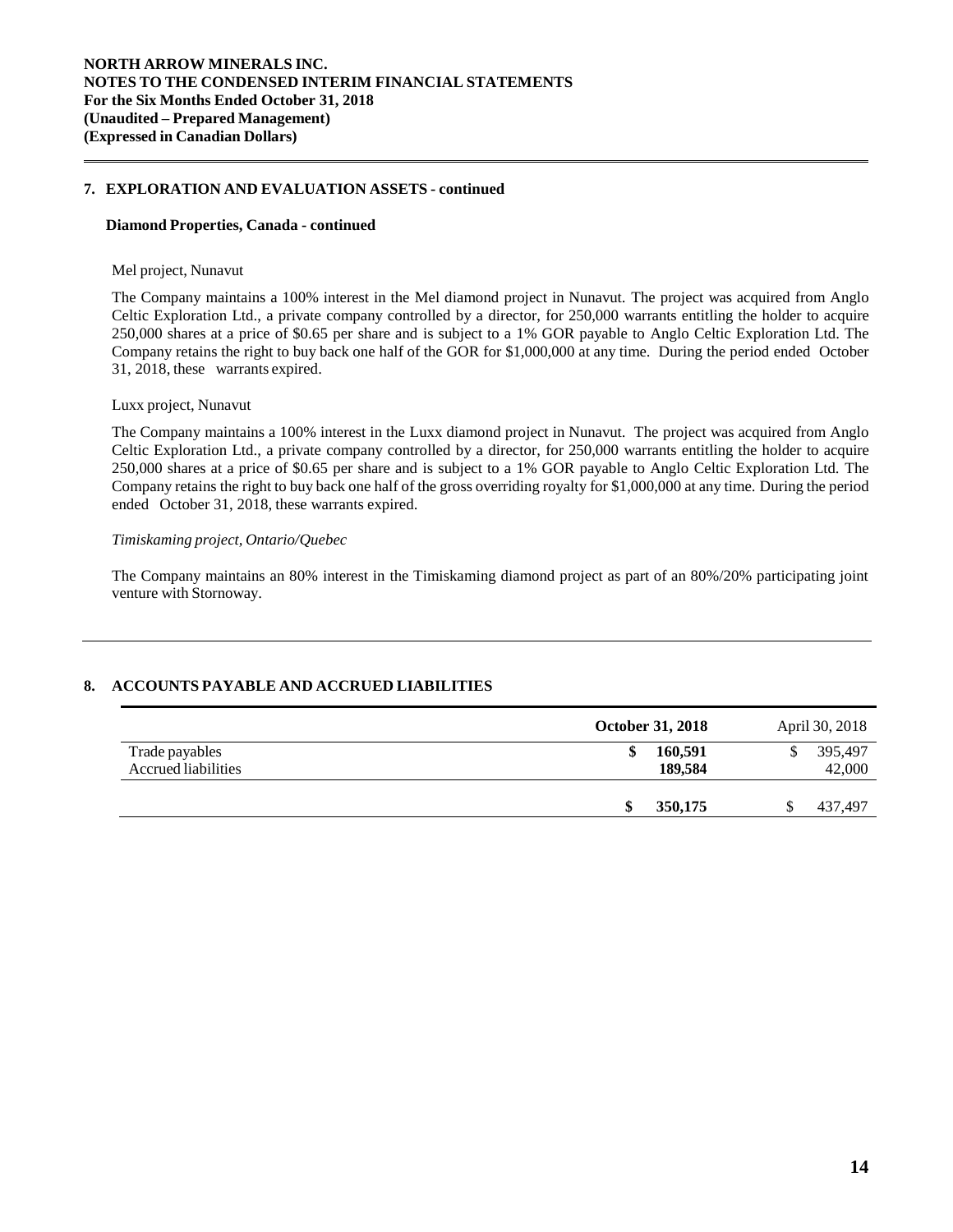# **9. CAPITAL STOCK AND RESERVES**

#### **Authorized share capital**

The authorized share capital of the Company is an unlimited number of common shares without par value.

#### **Share issuances**

- a) On May 18, 2017, the Company completed a non-brokered private placement of 20,000,000 units at a price of \$0.25 per unit for gross proceeds of \$5,000,000. Each unit consisted of one common share and one common share purchase warrant. At May 18, 2017, the Company's market price was \$0.215 per share: accordingly, \$700,000 of the proceeds were assigned to the value of the warrants under the residual method. Each warrant entitles the holder to purchase one additional common share at a price of \$0.40 per share for a period of three years.
- b) On June 19, 2018, the Company issued 10,135,000 flow-through shares at a price of \$0.20 per share and 6,481,717 non-flow-through units at a price of \$0.17 per unit for gross proceeds of \$3,128,892. Each non-flow-through unit consisted of a non-flow through share and a transferrable warrant that entitles the holder to purchase one share at a price of \$0.30 for a period of 24 months. If, commencing on October 20, 2018, the closing price of the Company's shares is at or above \$0.40 for 10 or more consecutive trading days, the expiry date of the warrants may be accelerated to the date that is 30 days after the acceleration trigger date. The flow-through shares were issued at a premium which was determined to be \$304,050 and this has been recorded as a deferred premium liability. During the six months ended October 31, 2018, the Company incurred eligible exploration expenditures and credited other income of \$273,441 to operations and the remaining amount of \$30,609 is recorded as the deferred premium at October 31, 2018. Finders' fees and costs of \$90,169 were payable in connection with these private placements.

#### **Stock options and warrants**

At the Company's Annual General Meeting held on November 9, 2017, the shareholders ratified the stock option plan (the "Plan"). The Plan gives the directors the authority to grant options to directors, officers, employees and consultants. The maximum number of shares to be issued under the Plan is 10% of the issued and outstanding common shares at the time of the grant. The exercise price of each option granted shall not be less than the market price at the date of grant less a discount up to 25% in accordance with the policies of the TSX Venture Exchange ("TSXV"). Options granted typically have a term up to 5 years with vesting provisions determined by the directors in accordance with TSXV policies for Tier 2 Issuers, with a typical vesting period of 25% upon grant and 25% every six months thereafter.

As at October 31, 2018, the following stock options were outstanding:

| Number of     | Exercise   | Number of            |                    |
|---------------|------------|----------------------|--------------------|
| <b>Shares</b> | Price      | <b>Shares Vested</b> | <b>Expiry Date</b> |
| 982,500       | 0.70<br>S. | 982,500              | January 28, 2019   |
| 607,500       | 0.60<br>S  | 607,500              | September 25, 2019 |
| 200,000       | 0.54<br>S  | 200,000              | December 16, 2019  |
| 2,230,000     | 0.27<br>S  | 1,672,500            | June 23, 2022      |
| 150,000       | 0.25<br>S. | 75,000               | November 21, 2022  |
| 2,070,000     | 0.27<br>\$ | 2,070,000            | May 10, 2023       |
| 2,695,000     | 0.20<br>\$ | 673,750              | July 12, 2023      |
| 8,935,000     |            | 6,281,250            |                    |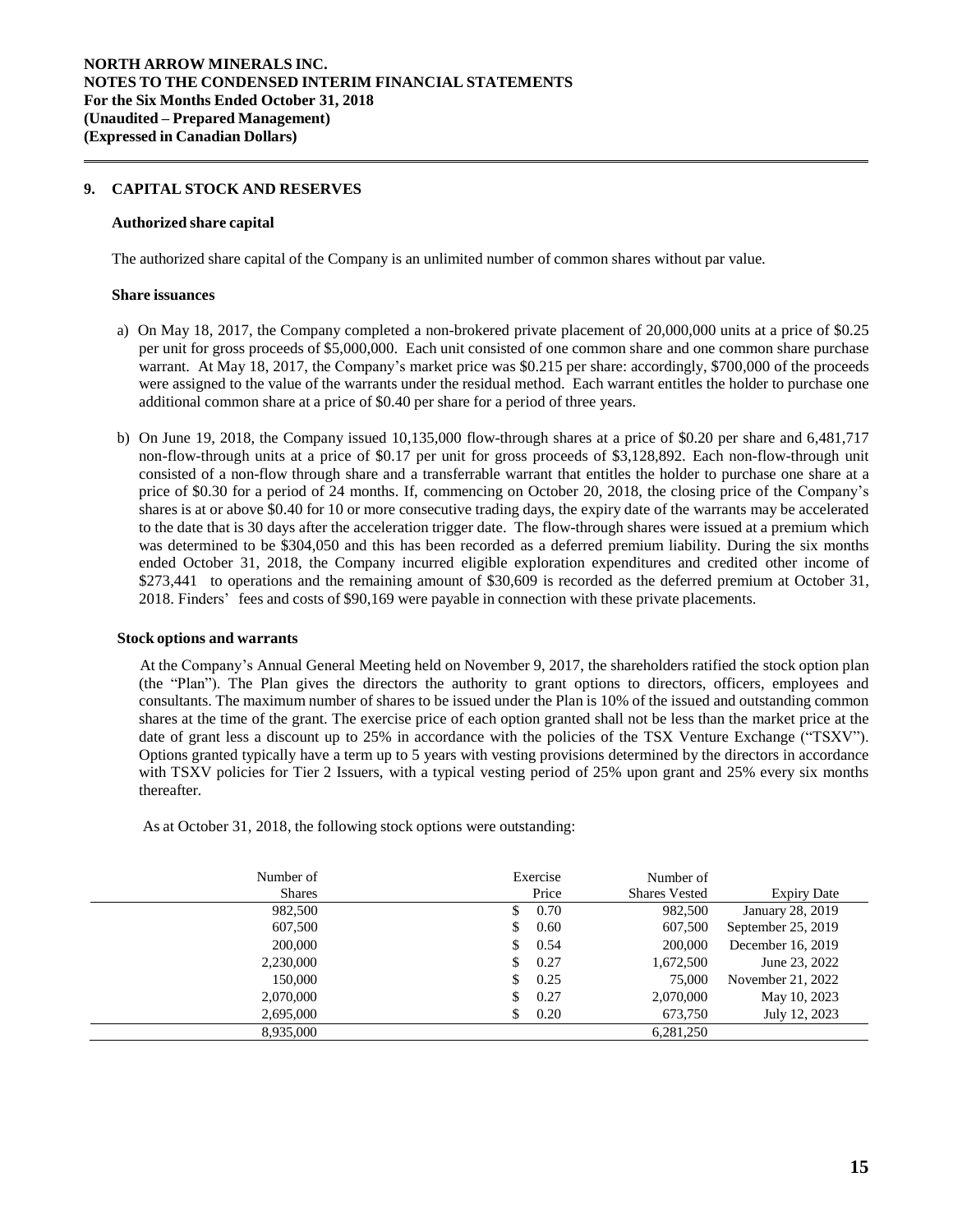# **9. CAPITAL STOCK AND RESERVES - continued**

#### **Stock options and warrants – continued**

A summary of the Company's stock option activity is as follows:

|                           |             | Weighted              |
|---------------------------|-------------|-----------------------|
|                           | Number      | Average               |
|                           | of Options  | <b>Exercise Price</b> |
| Balance, April 30, 2017   | 4,140,000   | \$0.47                |
| Options granted           | 2,380,000   | 0.27                  |
| Balance, April 30, 2018   | 6,520,000   | 0.38                  |
| Options expired           | (2,355,000) | 0.28                  |
| Options extended          | 2,075,000   | 0.27                  |
| Options granted           | 2,695,000   | 0.20                  |
| Balance, October 31, 2018 | 8,935,000   | \$0.33                |

#### **Share-based compensation**

During the six months ended October 31, 2018, the Company extended 2,075,000 and granted 2,695,000 stock options(2017  $-2,230,000$ ) having a total fair value of \$714,496 (2017 - \$457,377) and a weighted average grant-date value of \$0.15 (2017 - \$0.21) per option. During the six months ended October 31, 2018, the Company recognized share-based compensation of \$518,214 (2017 – \$326,455) relating to options vested during the period.

The fair value of options granted was estimated on the date of grant using the Black-Scholes option pricing model, with the following assumptions:

|                                 | October 31, 2018 | October 31, 2017 |
|---------------------------------|------------------|------------------|
| Risk-free interest rate         | 1.75%            | 1.33%            |
| Expected dividend yield         | Nil              | N <sub>i</sub>   |
| Expected stock price volatility | 115.02%          | 131.43%          |
| Expected life                   | 5 years          | 5 years          |
| Expected forfeiture rate        | Nil              | Nil              |

A summary of the Company's warrant activity is as follows:

|                           | Number<br>of<br>Warrants | Weighted<br>Average<br><b>Exercise Price</b> |
|---------------------------|--------------------------|----------------------------------------------|
| Balance, April 30, 2017   | 1,000,000                | \$0.45                                       |
| Expired                   | (500,000)                | 0.25                                         |
| <b>Issued</b>             | 20,000,000               | 0.40                                         |
| Balance, April 30, 2018   | 20,500,000               | 0.41                                         |
| <b>Issued</b>             | 6,481,717                | 0.30                                         |
| Expired                   | (500,000)                | 0.65                                         |
| Balance, October 31, 2018 | $*26,481,717$            | \$0.38                                       |

\* Consists of 20,000,000 warrants exercisable at a price of \$0.40 per share expiring May 18, 2020 and 6,481,717 warrants exercisable at a price of \$0.30 per share expiring June 19, 2020.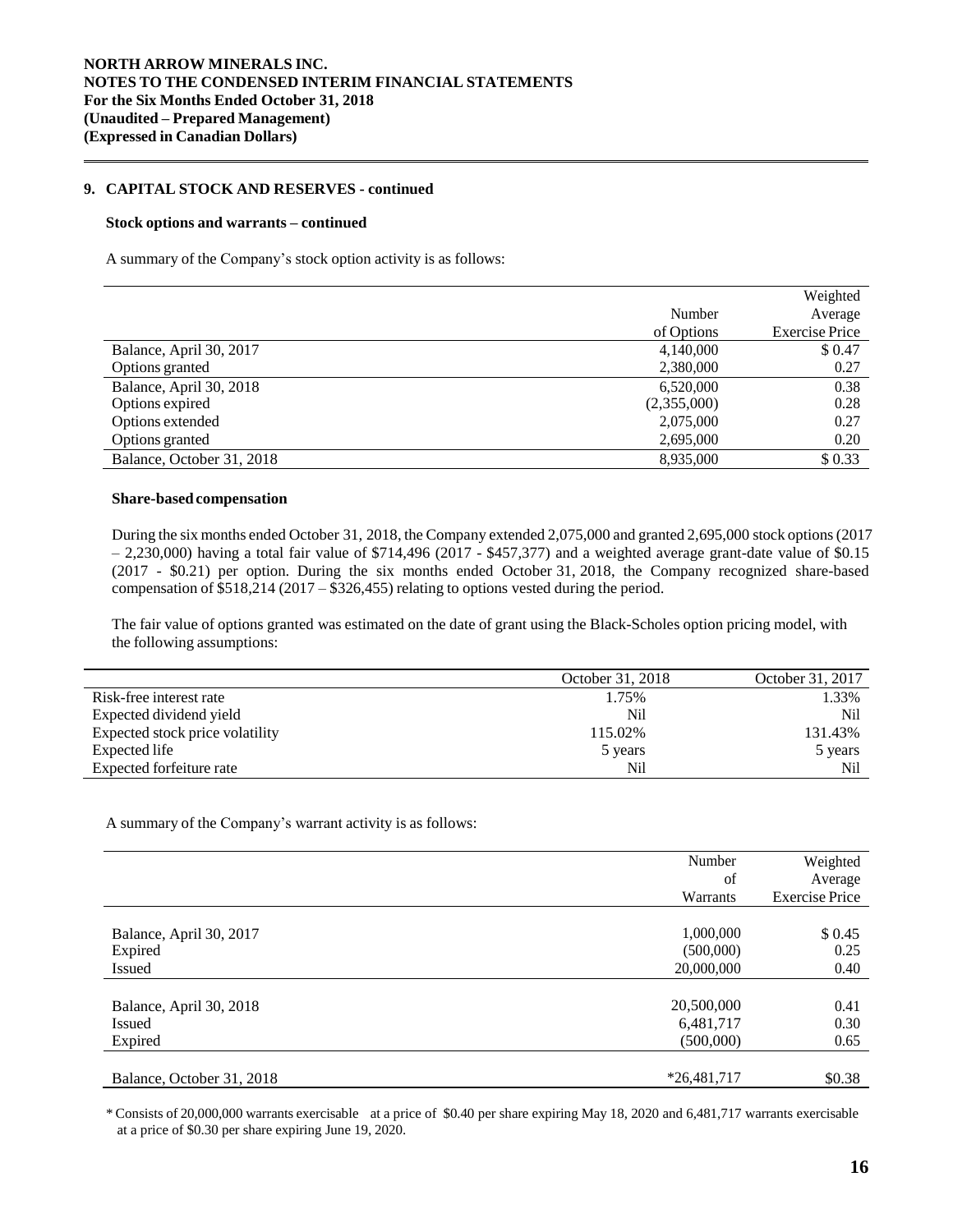# **10. RELATED PARTY TRANSACTIONS**

Details of the transactions between the Company and related parties not disclosed elsewhere in the financial statements are disclosed below.

The Company incurred the following transactions in the normal course of operations in connection with companies which have an officer and/or director in common.

- a) Paid or accrued consulting fees of \$9,000 (2017 \$9,000) to the Corporate Secretary of the Company. This amount is included in salaries disclosed below.
- b) Paid \$1,982 (2017 \$1,924) for office costs to a company controlled by a director.
- c) Charged related parties \$13,800 (2017 \$13,800) for rent, office and administrative costs.
- d) Included in other receivables is \$1,575 (2017 \$883) due from companies having a director or officers in common.

The remuneration of directors and key management personnel during the period ended October 31, 2018 was as follows:

|                                                                                                    | <b>October 31, 2018</b> |                             | October 31, 2017 |                             |
|----------------------------------------------------------------------------------------------------|-------------------------|-----------------------------|------------------|-----------------------------|
| Salaries <sup>1</sup><br>Salaries in exploration $costs1$<br>Share-based compensation <sup>2</sup> | \$                      | 82,044<br>71.438<br>313,266 |                  | 98,080<br>53,420<br>208,611 |
| Total                                                                                              |                         | 466,748                     |                  | 360,111                     |

1 – When key management is working specifically on mineral properties their time is capitalized against the mineral property.

2 – Share-based compensation is the fair value of options that have been granted to directors and key management personnel.

During the year ended April 30, 2016, the Company entered into an employment agreement with a senior employee and officer for his services requiring a minimum annual payment of \$225,000. In addition, the employment agreement contains clauses which could provide for a payment or payments in excess of \$450,000 on termination of employment or conclusion of a change in control or similar transaction.

# **11. COMMITMENTS**

Commitments for rental of the Company's office space and equipment are as follows:

| <b>Year ending</b> |          |
|--------------------|----------|
| April 30, 2019     | \$39,113 |
| April 30, 2020     | \$78,226 |
| April 30, 2021     | \$59,579 |
| April 30, 2022     | \$3,636  |
|                    |          |